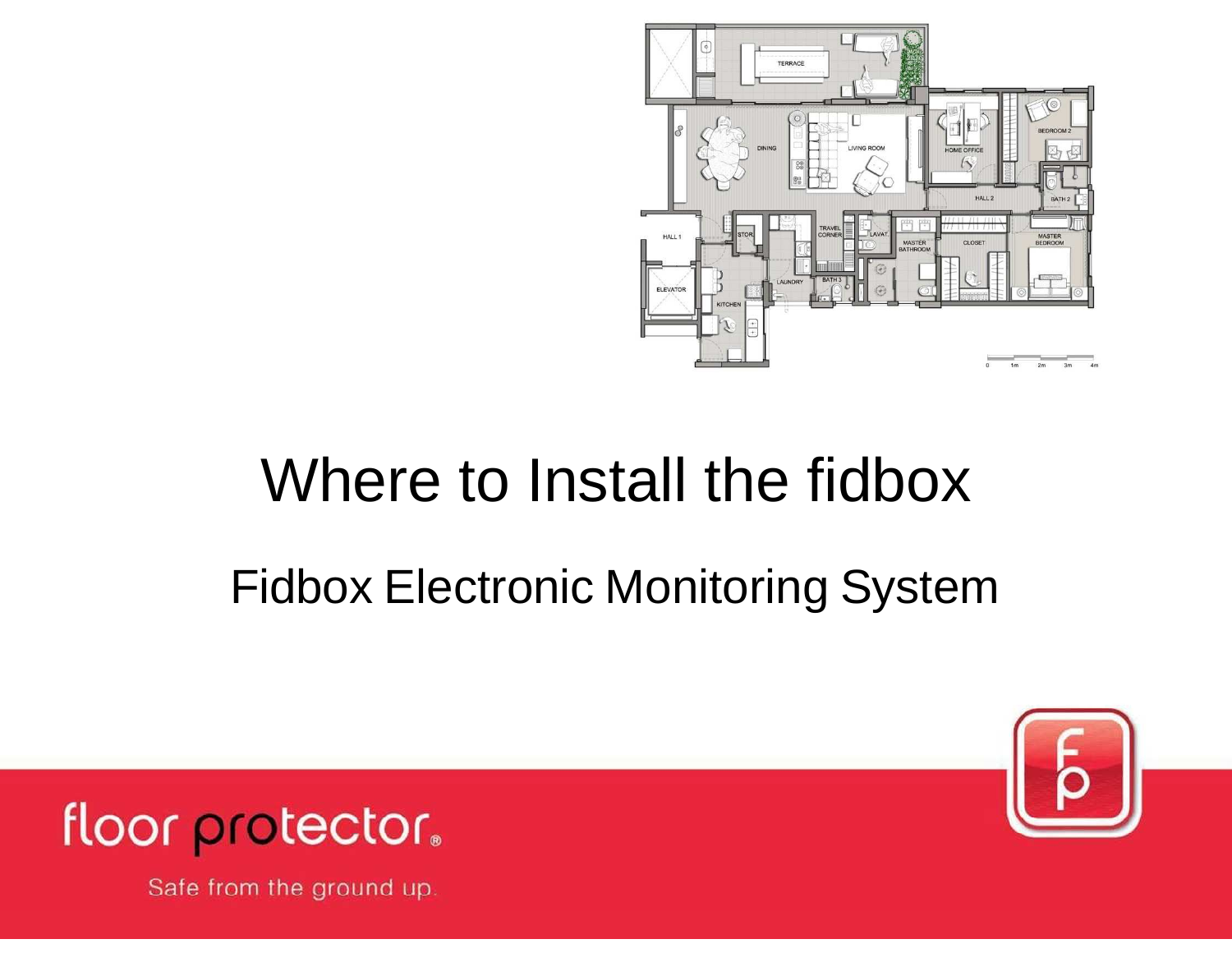.

O

Generally one Fidbox is required for every 50m² of flooring that is being installed in a project. The Fidbox should be installed in a position so that it is not under fitted furniture or carpets. Thisbasic rule should then be adjusted for:

- Site-specific issues
	- o room size and configuration;
	- o heating systems layout;
- Risk assessment considerations
	- o Is the property and its heating/cooling, or user likely to create extremes of climatic conditions?
	- o Are areas of the property likely to have specific challenges? Eg Basements; Attics
	- o Is the property likely to be unoccupied for long periods



### floor protector.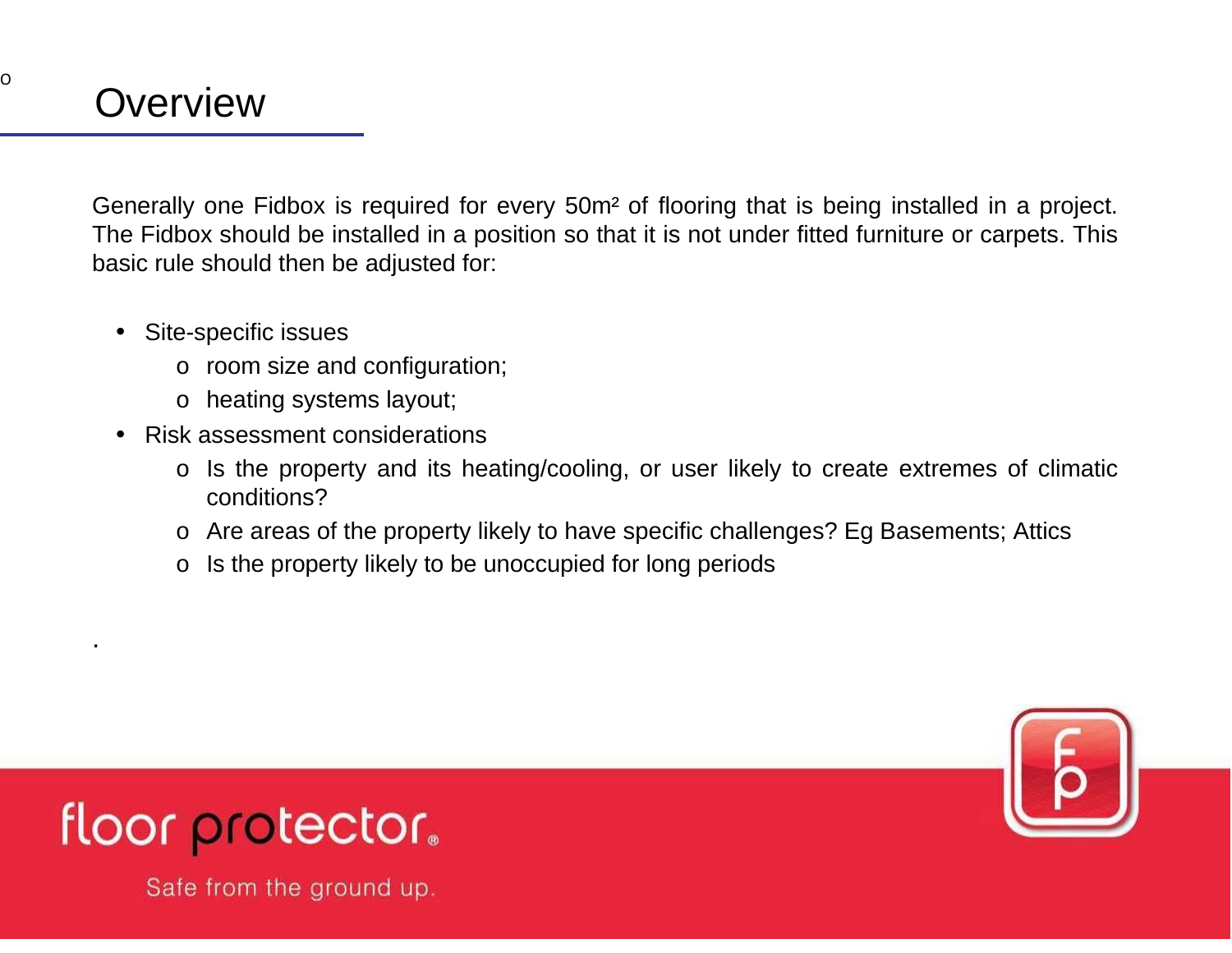### **Overview**

- 1. Generally, 1 Fidbox for each 50 m² of flooring
- 2. Do not install under carpets, rugs, or fitted furniture
- 3. At least 1 Fidbox unit to be installed on each level of a multi-story house.
- 4. The Fidbox should always be installed in the most frequented areas i.e. living room.
- 5. Multiple heating circuits in a single large room should have 1 Fidbox installed for each heating circuit.
- 6. Special attention should be given to risky subfloors, for example where they are in contact with the earth or where there is a basement underneath the floor.
- 7. Fidboxes should be installed in living areas such as in an attic where heat may accumulate.
- 8. Consider installing Fidboxes where there are special structures in the subfloor or in the building construction which may cause heat or humidity. For example, large quantities of heat pipes running down a corridor from a heating manifold



### floor protector.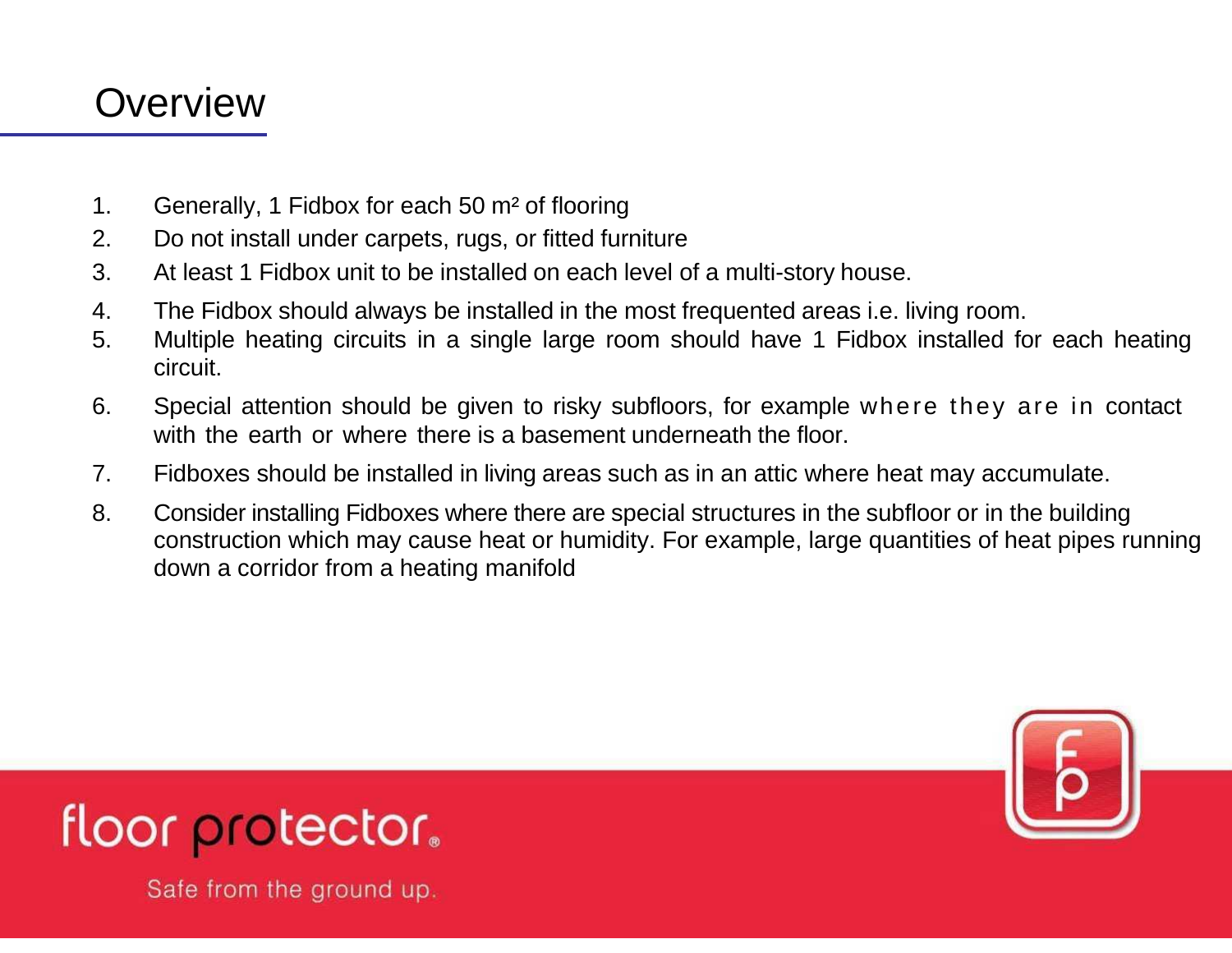# Installation Examples

- 1. Number of Fidbox units required in a project
	- 1.1 **Apartment up to 50 m² in size** with a single or divided into several smaller rooms, min. 1 Fidbox unit, preferably placed in the busiest area, such as in the living room.
	- 1.2 **Apartments greater than 50m² in size,** distribute fidboxes across property at a rate of 1 Fidbox per 50m² of flooring choosing the largest rooms and highest risk locations.
	- 1.3 **Multi-level property greater than 50m² in size,** distribute fidboxes across property at a rate of 1 Fidbox per 50m² of flooring choosing the largest rooms and highest risk locations. Ensure at least 1 Fidbox on each level.

#### 1.3.1 **Additional consideration of installation should be given to:**

- each heating circuit for underfloor heating requires at least 1 fidbox
- beware contact to the ground with increased expectations on humidity
- examine the possibilities of strong heat development in an attic
- identify projects with strong climatic fluctuations

#### 2. Number of fidbox units required in a project

#### 2.1 **Office rooms / Hotel projects/ Residential projects etc.**

The planning of large projects with many rooms with different purposes and demands i.e. Restaurant, Wellness, Reception, Hotel rooms, Conference rooms, living areas or offices should be planned on an individual basis.



### floor protector.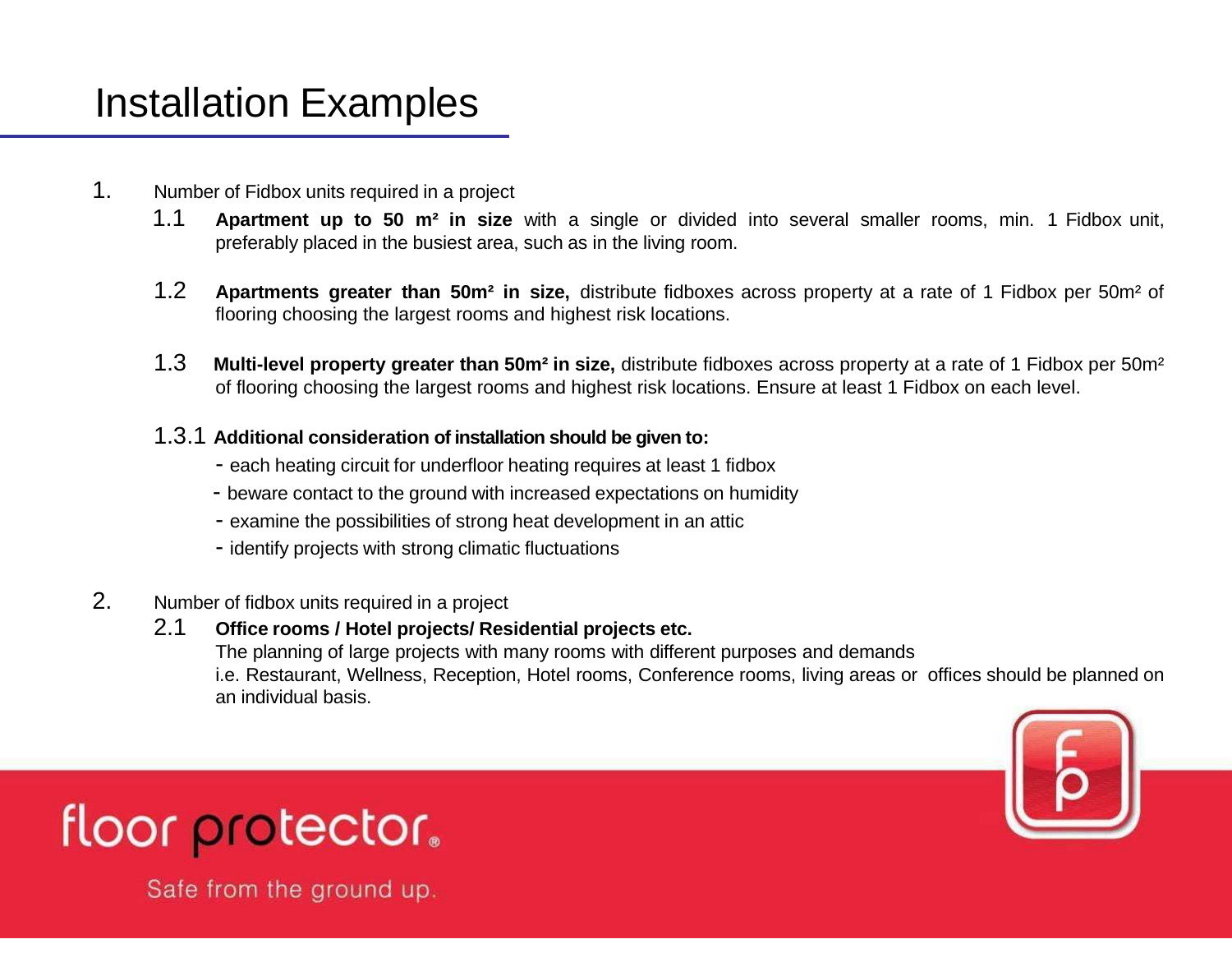## Installation Examples



### Living Room / Dining Room/Kitchen



### floor protector.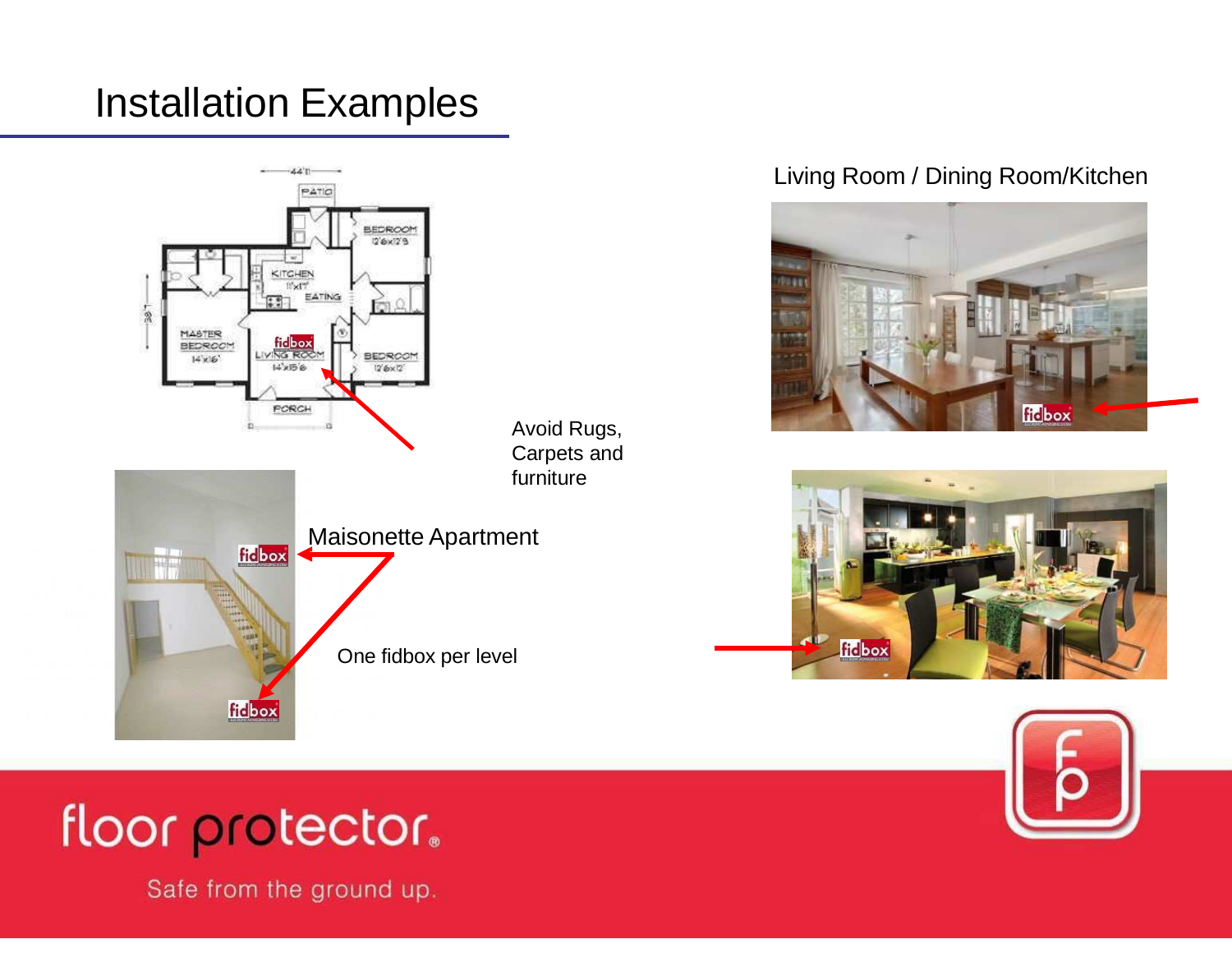#### **Multiple Heating Circuits in a Building Theory of the 1 fidbox per heating circuit**





SPEIS 2.28 **Przkreis**  $\frac{1}{11312}$ WINDF 944 Wat 284 Watt 7.56 Cartie ofen Heizkreis 2<br>2024 Watt *<u>Ferteile</u>* 1090 Wat **OHNDAH** IŘO





# floor protector.

Von Grund auf sicher.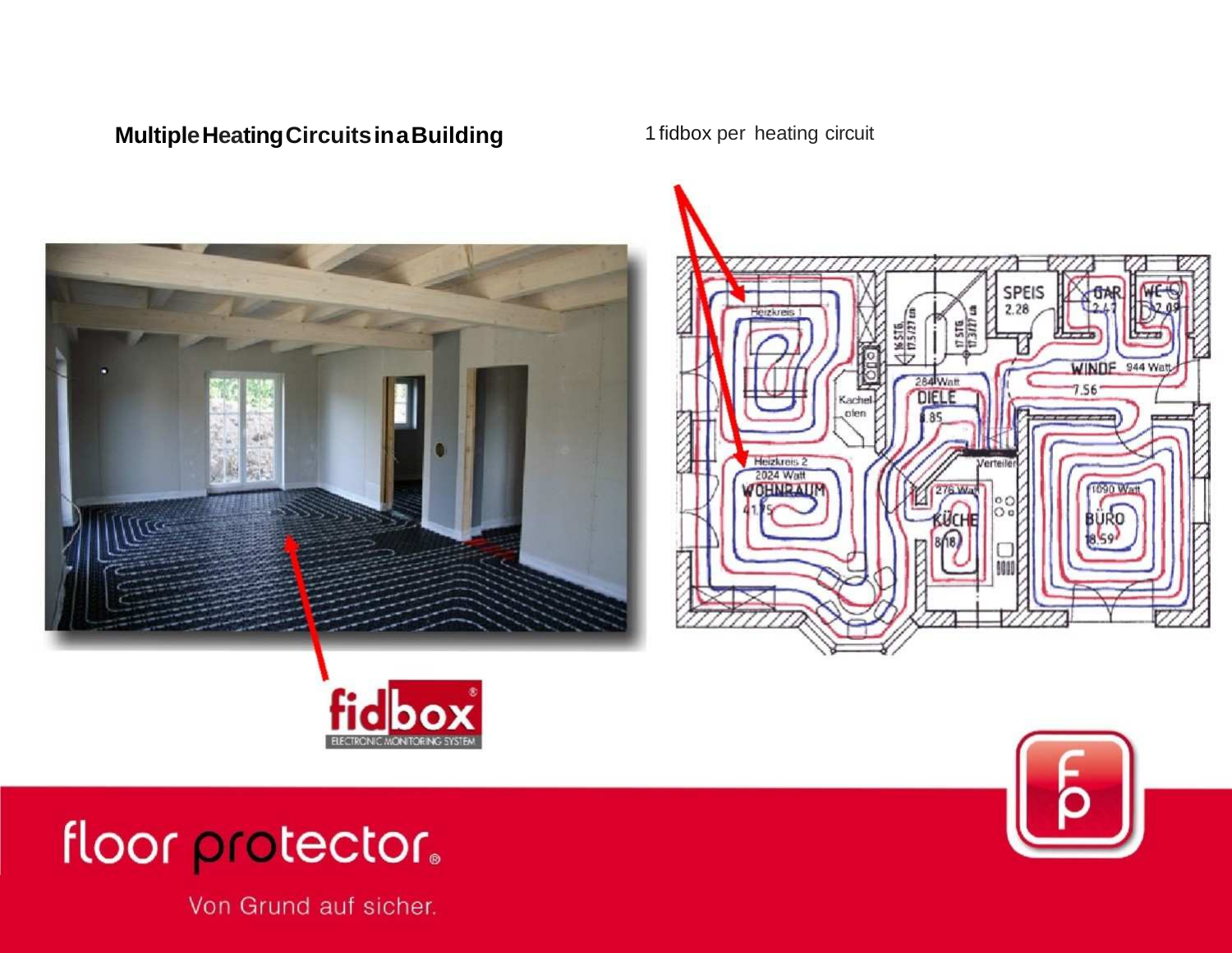### Office Building



Strategic Placement